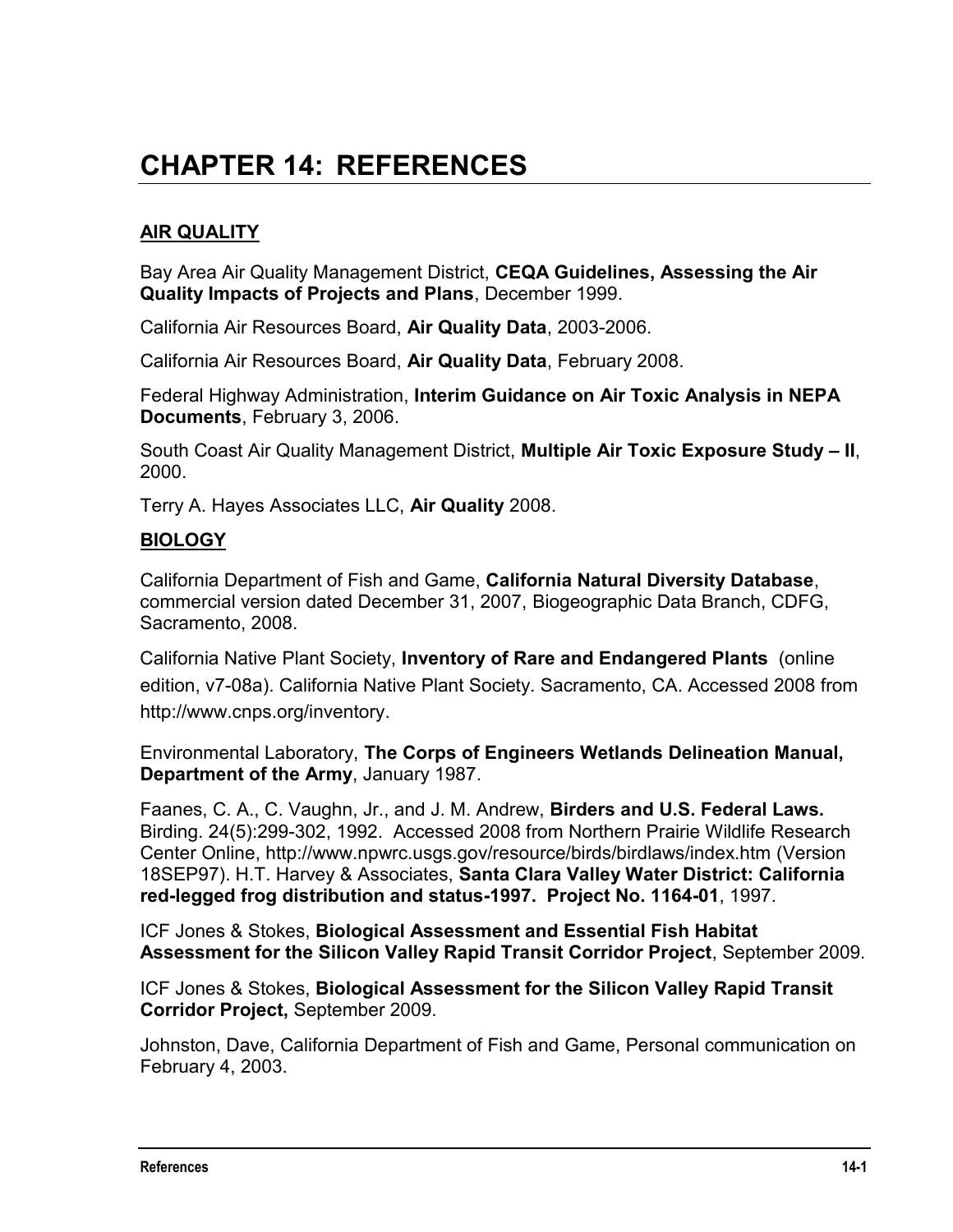Jones & Stokes, **Silicon Valley Rapid Transit Corridor Project Preliminary Delineation of Waters of the United States,** December 2006.

Jones & Stokes, **A Report on Wetlands and Other Aquatic Habitats Occurring along the San Francisco Bay Area Rapid Transit District Proposed Warm Springs Extension Prepared for San Francisco Bay Area Rapid Transit District**, 2002.

Ketchum, Stan, Principal Planner, City of San Jose Planning Division, Personal communication on December 11, 2007.

Parsons Corporation, **Biological and Wetlands Resources Technical Report**, May 2003 (revised by Jones & Stokes, 2004).

Parsons Corporation, **Wetlands Delineation Report**, 2003.

Santa Clara Valley Transportation Authority, **Final Fish Friendly Channel Design Recommendations**, 2003.

San Jose, City of, **Riparian Corridor Policy Study**, 1994 (revised 1999)

Santa Clara Valley Transportation Authority, **Freight Railroad Relocation and Lower Berryessa Creek Project – Initial Study with Mitigated Negative Declaration**, 2007.

U.S. Fish and Wildlife Service, **Online Threatened and Endangered Species Lists**, Sacramento Fish and Wildlife Office. 2008.

#### **CONSTRUCTION METHODOLGY**

HMM/Bechtel, **Silicon Valley Rapid Transit Project Tunnel Segment Muck Utilization Study**, Rev. A, February 2006.

HMM/Bechtel SVRT, a Joint Venture, **Silicon Valley Rapid Transit Project, Tunnel Segment Tunnel Construction Sequence Report, Rev. A**., August 1, 2005.

HMM/Bechtel SVRT, a Joint Venture**, Silicon Valley Rapid Transit Project, Tunnel Segment Tunneling Methodology Report Part 1: Bored and Mined Tunnels, Rev. 0**, July 5, 2005.

HMM/Bechtel SVRT, a Joint Venture, **Silicon Valley Rapid Transit Project, Tunnel Segment Tunneling Methodology Report Part 2: Station Shells, Cut-and-Cover Structures, and Portals, Rev. 0**, May 27, 2005.

Silicon Valley Rapid Transit Project – **35% Preliminary Engineering Construction Schedule Report - Yards & Shops Segment, Rev. 0**, September 6, 2006.

#### **CONSTRUCTION TRAFFIC**

HMM/Bechtel SVRT, **Central Area Guideway – Traffic Study Report – 65% Engineering, Rev. 0,** December 2008.

HMM/Bechtel SVRT, **Tunnel Segment Traffic Study Report, Addendum No. 1, Rev. 0**, February 2006.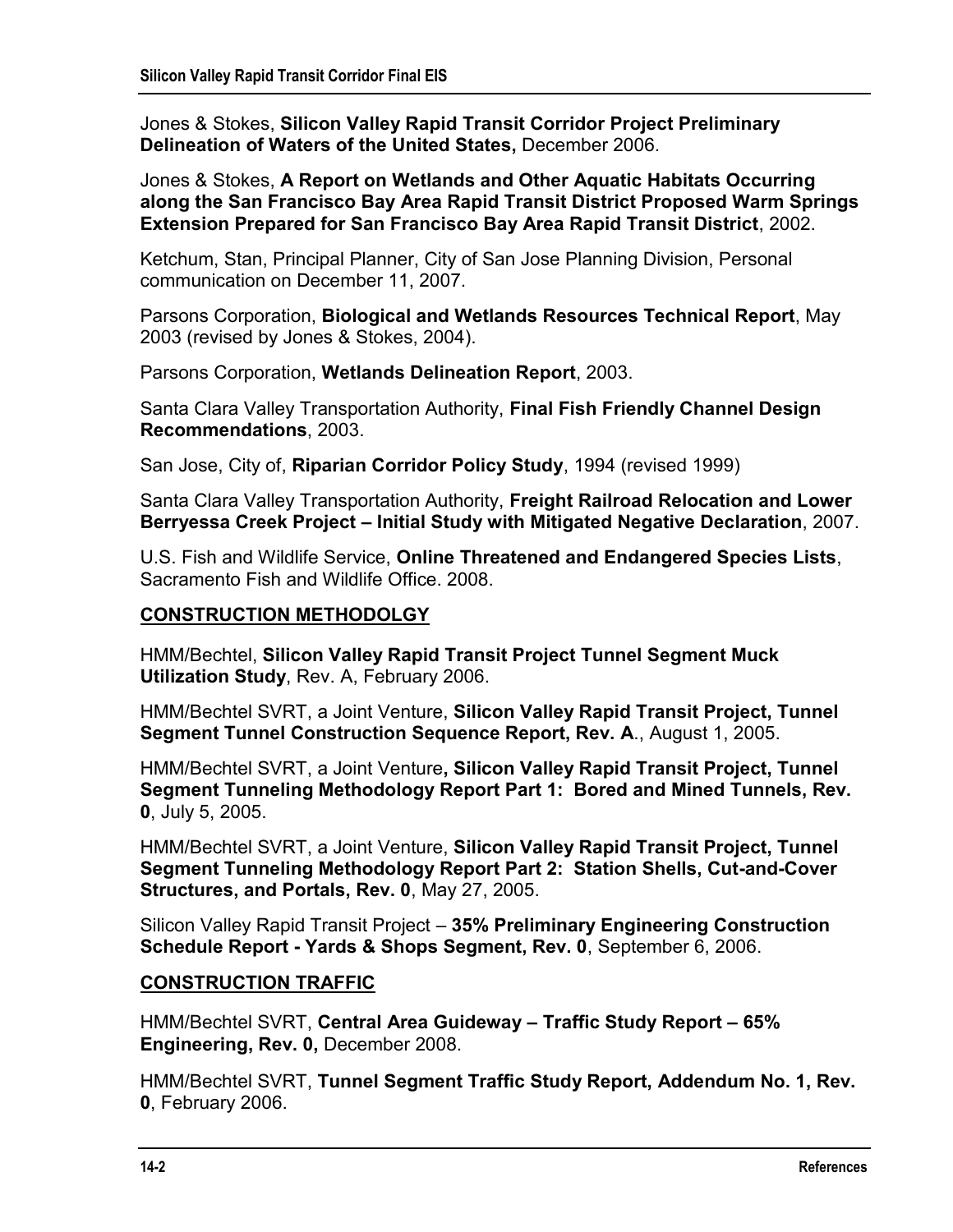HMM/Bechtel SVRT, **Tunnel Segment Traffic Study Report, Rev. 0**, June 2005.

HNTB Corporation, BKF Engineers, and T. Y. Lin International, **Line Segment Berryessa Road Crossing Traffic Study**, October 2007.

HNTB Corporation, BKF Engineers, and T. Y. Lin International, **Line Segment Capitol Avenue Crossing Traffic Study**, August 2008.

HNTB Corporation, BKF Engineers, and T. Y. Lin International**, Line Segment Dixon Landing Road Crossing Traffic Study**, June 2007.

HNTB Corporation, BKF Engineers, and T. Y. Lin International, **Line Segment Hostetter Road Crossing Traffic Study**, May 2008.

HNTB Corporation, BKF Engineers, and T. Y. Lin International, **Line Segment Kato Road Crossing Traffic Study,** August 2008.

HNTB Corporation, BKF Engineers, and T. Y. Lin International, **Line Segment Lundy Avenue & Sierra Road Crossing Traffic Study**, May 2008.

HNTB Corporation, BKF Engineers, and T. Y. Lin International, **Line Segment Mabury Road Crossing Traffic Study**, October 2007.

HNTB Corporation, BKF Engineers, and T. Y. Lin International, **Line Segment Montague Expressway Crossing Traffic Study**, August 2008.

HNTB Corporation, BKF Engineers, and T. Y. Lin International, **Line Segment Trade Zone Boulevard Crossing Traffic Study**, August 2008.

Santa Clara Valley Transportation Authority, **Silicon Valley Rapid Transit Project, Meeting Minutes, Line Segment, Contract No. D200, City of Milpitas - Dixon Landing Road Meeting**, August 16, 2006.

#### **CULTURAL and HISTORICAL RESOURCES**

Far Western Anthropological Research Group, Inc., **Technical Memorandum Archaeological Survey and Sensitivity Report for SVRTC EIS/SEIR Alternative Revised Draft,** March 2008.

JRP Historical Consulting, LLC, **Addendum Technical Memorandum: Historical Resources Inventory and Evaluation Report**, June, 2008.

JRP Historical Consulting, **Second Addendum Technical Memorandum: Historical Resources Inventory and Evaluation Report**, August 2009.

Far Western Anthropological Research Group, Inc., **Addendum Cultural Resources Inventory for the Silicon Valley Rapid Transit Corridor**, May 22, 2009.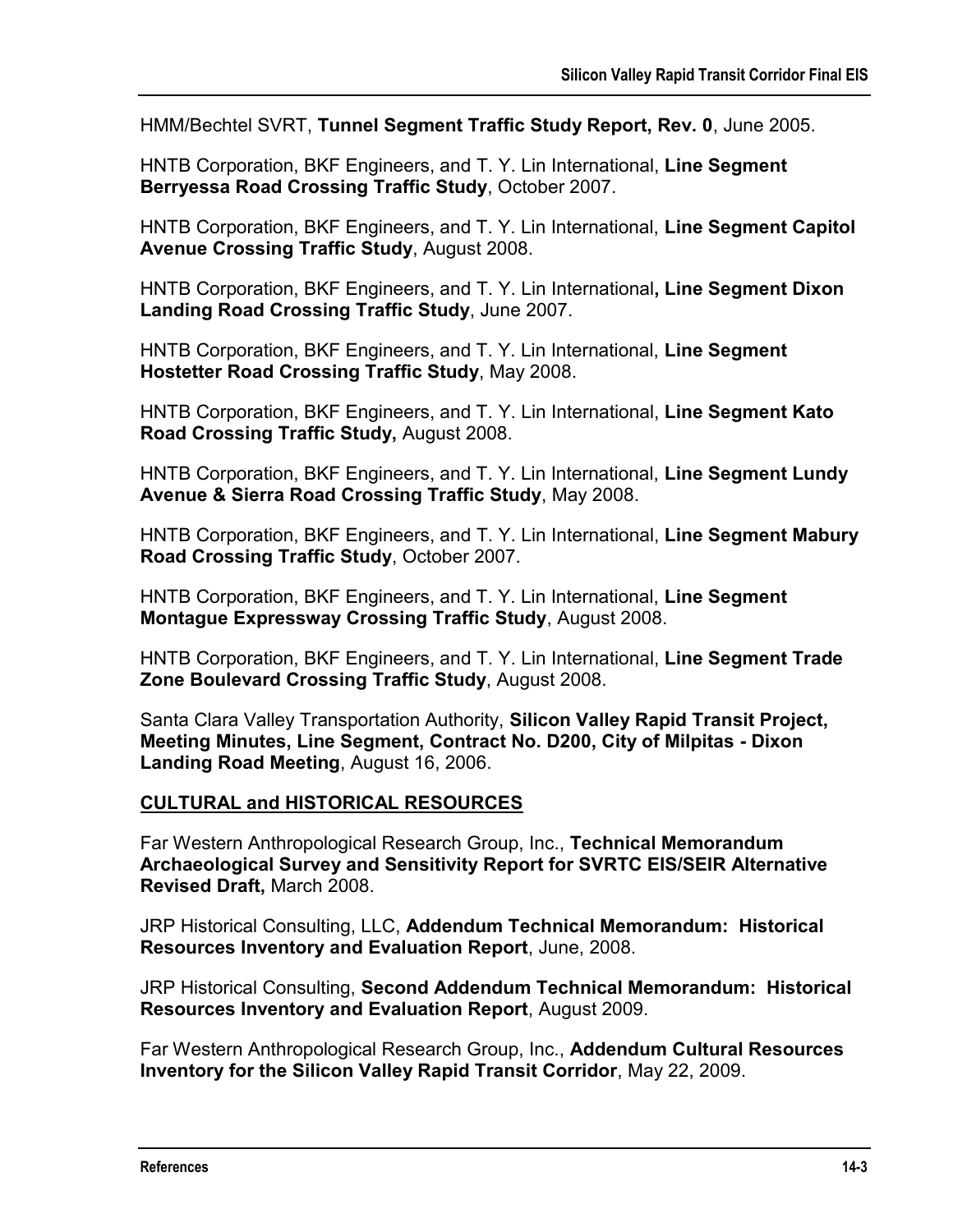JRP Historical Consulting, LLC, **Draft Technical Memorandum Historical Resources Inventory and Evaluation Report for SVRTC EIS/EIR Alternatives**, January 2003.

JRP Historical Consulting, LLC, **Draft Technical Memorandum Finding of Effect for SVRTC EIS/EIR Alternatives**, March 2003, updated to November 2003.

JRP Historical Consulting, LLC, **Draft Technical Memorandum Historical Resources Inventory and Evaluation Report for SVRTC EIS/EIR Alternatives**, January 2003.

JRP Historical Consulting, LLC, **Draft Technical Memorandum CEQA Impacts Analysis for the SVRTC EIS and Supplemental EIR Alternatives**, December 2006 and January 2007.

Santa Clara Valley Transportation Authority, **Central Area Station, Downtown San Jose Station—Comparative Evaluation of Main Station Entrance Location Options,** June 12, 2007.

United States Department of the Interior, National Park Service, **Rehabilitation and Illustrated Guidelines for Rehabilitating Historic Buildings,** 1992.

United States Department of the Interior, National Park Service, **The Secretary of the Interior's Standards and Guidelines for Archaeology and Historic Preservation as amended and annotated**, 1983.

United States Department of the Interior, National Park Service, **The Secretary of the Interior's Standards and Guidelines for Architectural and Engineering Documentation: HABS/HAER Standards,** 1990.

United States Department of the Interior, National Park Service, **The Secretary of the Interior's Standards for the Treatment of Historic Properties with Guidelines for Preserving, Rehabilitating, Restoring & Reconstructing Historic Buildings,** 1995.

## **ECONOMICS**

Bay Area Economic Forum, **International Trade and the Bay Area Economy, Regional Interests and Global Outlook 2003**, January 2003.

PriceWaterhouseCoopers National Venture Capital Association, **MoneyTree Report Q4 2008/Full-year 2008,** 2008.

## **ELECTROMAGNETIC FIELDS**

Earth Tech, Inc., **Santa Clara Valley Transportation Authority (VTA) Silicon Valley Rapid Transit Corridor MIS/EIS/EIR Working Paper #27: Electro-Magnetic Field (EMF) Technical Report for EIS/EIR,** July, 2002.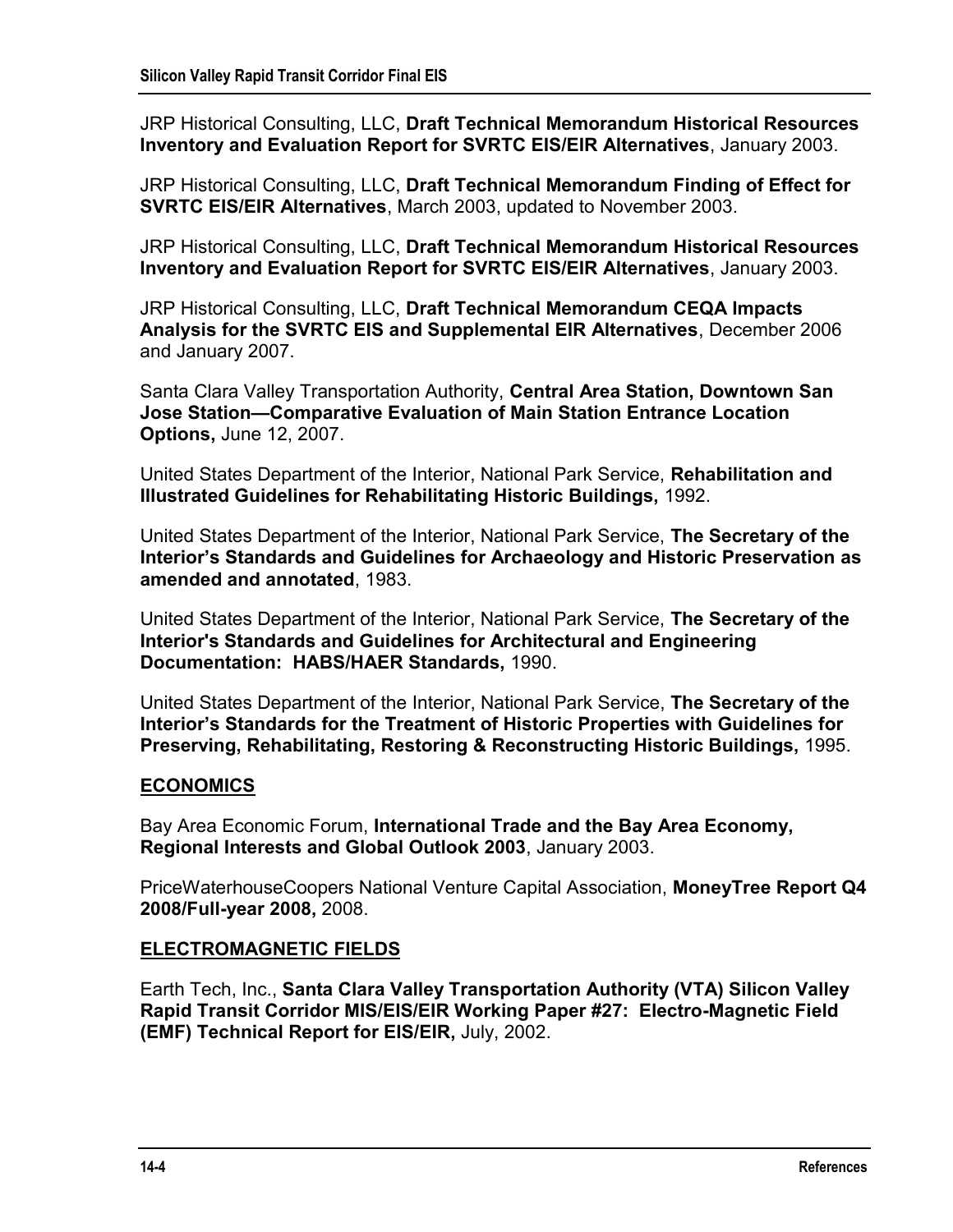Federal Communications Commission Office of Engineering & Technology, **Evaluating Compliance with FCC Guidelines for Human Exposure to Radiofrequency Electromagnetic Fields, OET Bulleting 65, Edition 97-01**, August 1997.

HMM/Bechtel SVRT, **Silicon Valley Rapid Transit (SVRT) Contract No. S03099 Tunnel Segment Preliminary Engineering Services Corrosion/Stray Current Control Report, Rev. 0**, January 25, 2005.

ICNIRP Guidelines (International Commission on Non-Ionizing Radiation Protection), **Guidelines for Limiting Exposure to Time-Varying Electric, Magnetic, and Electromagnetic Fields (up to 300 GHz),** Health Physics, Volume 74, Number 4, April 1998.

ICNIRP Guidelines (International Commission on Non-Ionizing Radiation Protection), **Guidelines on Limits of Exposure to Static Magnetic Fields,** Health Physics,Volume 66, Number 1, January 1994.

V&A Consulting Engineers, **Stations Segment Design Stray Current Mitigation/Corrosion Control Study Final**, April 2005.

V&A Consulting Engineers, Silicon Valley Rapid Transit Project **Stray Current Protection/Corrosion Control Study Yard & Shops Segment**, February 3, 2006.

Henry W. Zaretsky & Associates, **San Jose Medical Center Closure Study Final Report,** November 15, 2004.

## **ENGINEERING PLANS AND STUDIES**

Hatch Mott MacDonald T & T, Inc. and Bechtel Infrastructure Corp., **Silicon Valley Rapid Transit Project P0503 Tunnel Segment**, December 16, 2005.

HNTB Corp., Engineers, Architects, Planners. **Silicon Valley Rapid Transit Project P0502 Line Segment**, January 4, 2006.

Silicon Valley Rapid Transit Project, **Tunnel Segment Coyote Creek Alternative Alignment Study,** September 1, 2006.

Santa Clara Valley Transportation Authority, **SVRT Line Segment Preliminary Engineering Drawings 35% Submittal, Issued for Review**, December 15, 2005.

## **GEOLOGY**

Earth Tech Inc., **DTSJ Station Bank Of America Building – Seismic Evaluations Preliminary Retrofit Schemes Report For Main Station Entrance**, June 9, 2007.

Geomatrix Consultants and HMM/Bechtel, **—Summary Discussion for Silver Creek Fault, Version 1.0A, Southeast San Francisco Bay Area, California," report prepared for the Santa Clara Valley Transit Authority, San Jose, California,**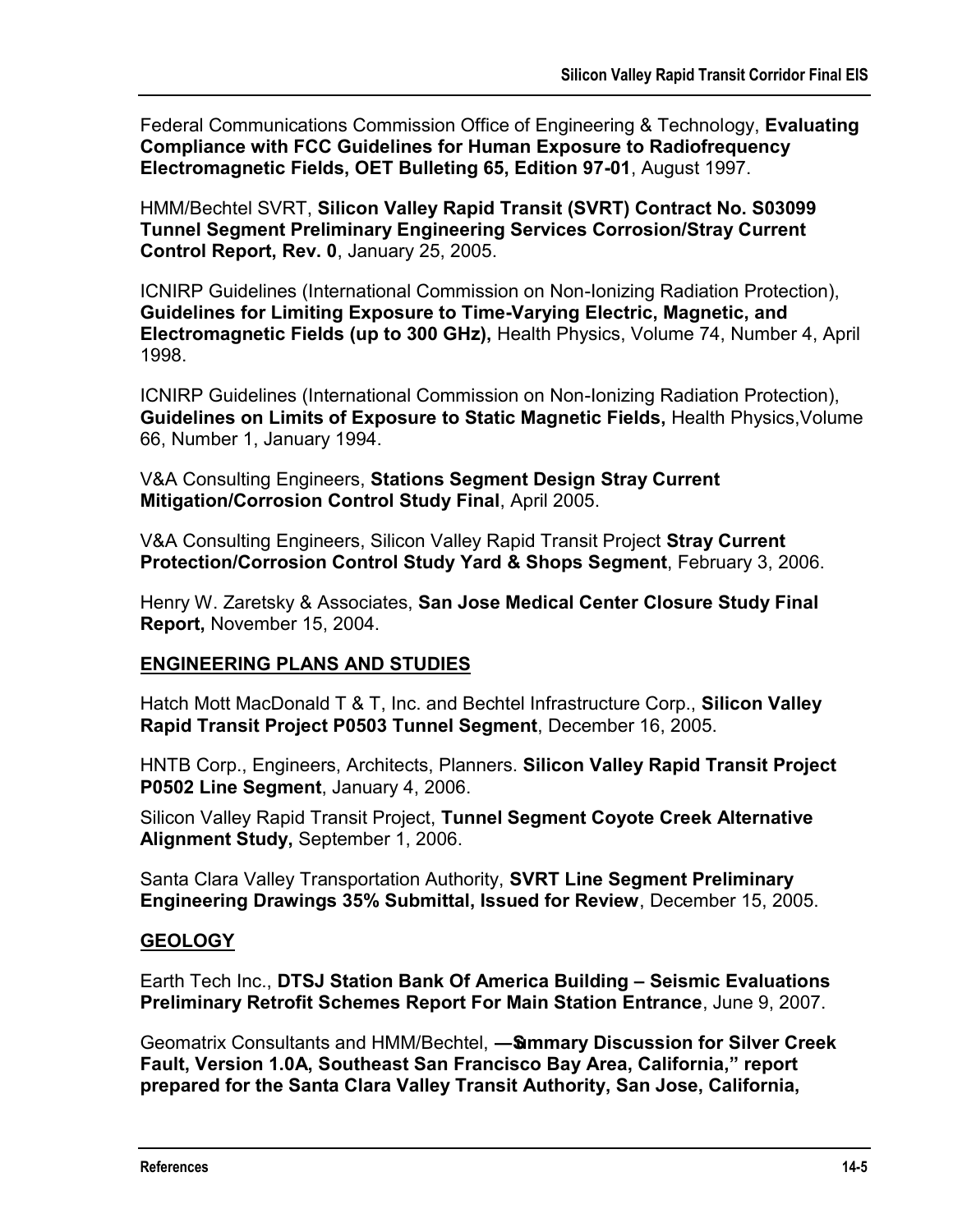**September 2004, (An appendix to the Silicon Valley Rapid Transit Project, Tunnel Segment Report on Seismic Ground Motions, Rev. 0**, 2005).

HMM/Bechtel, **Silicon Valley Rapid Transit Project Tunnel Segment Geotechnical Data Report, Volumes I through VI**, Rev. 0, September 2005.

HMM/Bechtel, **Silicon Valley Rapid Transit Project, Tunnel Segment Precast Concrete Tunnel Lining (PCTL) Seismic Performance Study**, Rev. 0, April 2006.

HMM/Bechtel, **Silicon Valley Rapid Transit Project, Tunnel Segment Report on Seismic Ground Motions**, Rev. 0, May 2005.

HNTB Corporation and Kleinfelder Inc., **Silicon Valley Rapid Transit Project, Line Segment Geotechnical Study Report, Below-grade Trench Structures – Zones 5 and 6, Final, Rev. 0**, December 2005.

HNTB Corporation and Kleinfelder, Inc., **Silicon Valley Rapid Transit Project – Line Segment Seismic Study, Rev. 0**, December 2005.

Kleinfelder Inc., **Silicon Valley Rapid Transit Project, Stations Segment, Geotechnical and Seismic Design Criteria Report for Underground Stations, Final, Rev. 0**, April 2006.

Parikh Consultants, Inc., **Silicon Valley Rapid Transit Project, Line Segment Preliminary Geotechnical Report, Above Ground – Zones 5 and 6, Rev. 0**, December 2005.

Parikh Consultants, Inc., **Silicon Valley Rapid Transit Corridor, Line Segment Preliminary Geotechnical Study Report for Zone 1 (STA 45+00 to 115+00), Rev. 0**, December 2005.

Parikh Consultants, Inc., **Silicon Valley Rapid Transit Corridor, Line Segment Preliminary Geotechnical Study Report for Zone 2 (STA 115+00 to 175+00), Rev 0**, December 2005.

Parikh Consultants, Inc., **Silicon Valley Rapid Transit Corridor, Line Segment Preliminary Geotechnical Study Report for Zone 3 (STA 175+00 to 215+00), Rev 0**, December 2005.

Parikh Consultants, Inc., **Silicon Valley Rapid Transit Corridor, Line Segment Preliminary Geotechnical Study Report for Zone 4 (STA 215+00 to 329+00), Rev. 0**, December 2005.

Parikh Consultants, Inc., **Silicon Valley Rapid Transit Project, Line Segment Preliminary Geotechnical Study Report for Zone 7 (STA 506+00 to 562+00), Rev. 0**, December 2005.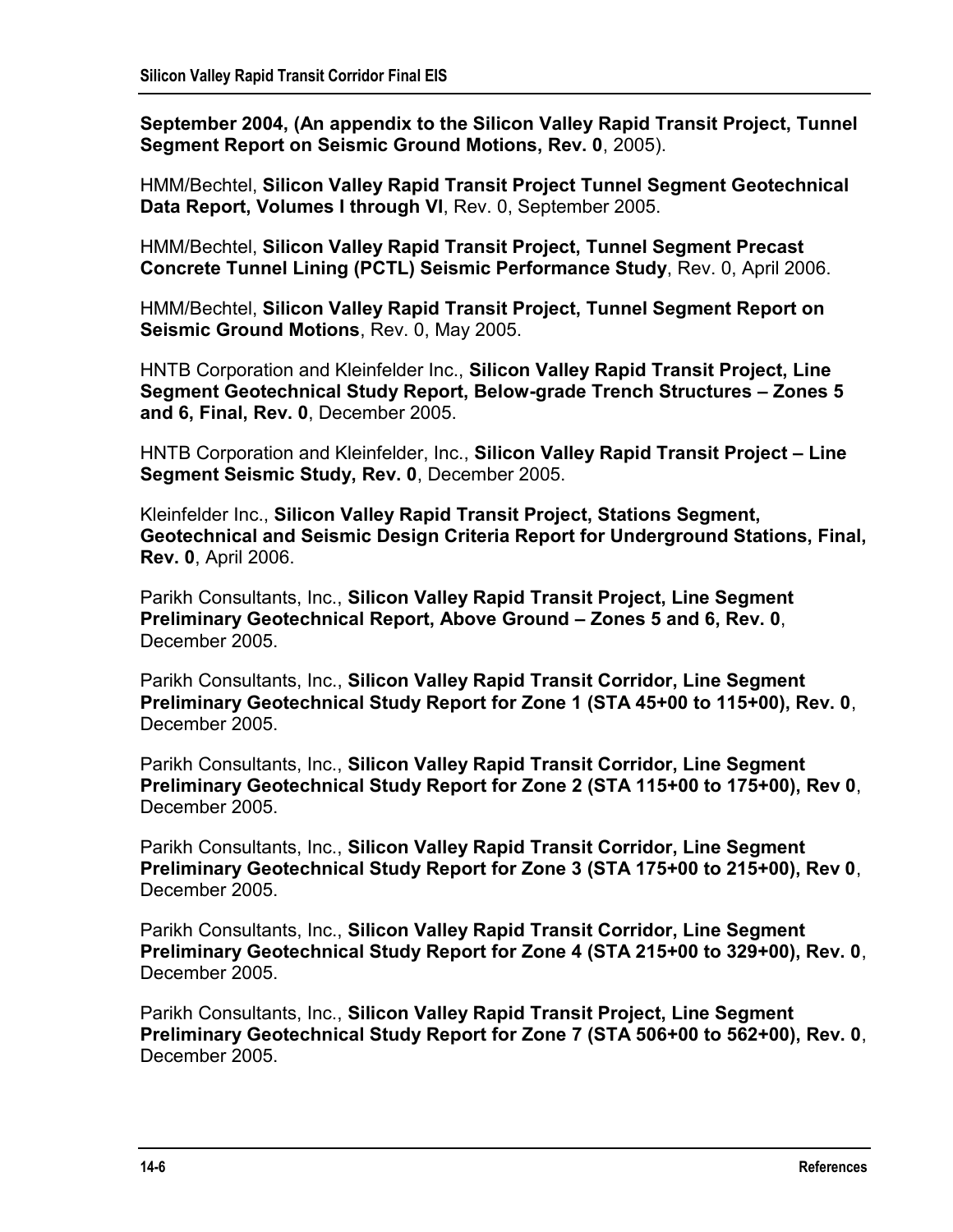Santa Clara Valley Transportation Authority, **Yard & Shops Segment - Design for Seismic Ground Shaking, Technical Memorandum**, February 2006.

Santa Clara Valley Transportation Authority, **Final Design - Zone 2 (Sta. 115+00 to 175+00) Geotechnical Report**, June 15, 2009.

#### **HAZARDOUS MATERIALS**

California Department of Health Services and Agency for Toxic Substances and Disease Registry, **Public Health Assessment, Union Pacific Railroad Yard, Sacramento, Sacramento County, California***,* 1999. Accessed 2008 from http://www.atsdr.cdc.gov/HAC/PHA/unionpacific/uni\_toc.html .

Earth Tech, Inc., **Hazardous Waste Sites Reviewed Report**, 2003.

Earth Tech, Inc., **Silicon Valley Rapid Transit Project - Project-wide Contaminant Management Plan,** July 2008.

HMM/Bechtel, **Silicon Valley Rapid Transit Project Tunnel Segment Hazardous Materials Contamination - Additional Information Technical Memorandum, Rev. A,** July 2006.

Iris Environmental, **Draft Phase I Environmental Site Assessment, Las Plumas Yard and Shops Area**, March 3, 2008.

San Francisco Bay Regional Water Quality Control Board, **Executive Officer's Report, Arsenic at Former Southern Pacific Rail Spur/East Palo Alto**, 2001.

Santa Clara Valley Transportation Authority, **Silicon Valley Rapid Transit Project, Line Segment Hazardous Materials Characterization, Rev. 0**, April 2005.

## **LAND USE**

Alameda, County of, **East County Area Plan: A Portion of the Alameda County General Plan**, May 2002.

Fremont, City of, **General Plan**, May 1991.

Metropolitan Transportation Commission, **Planning for BART to Silicon Valley**  (brochure), 2007**.** 

Metropolitan Transportation Commission, **Resolution No. 3434, Revised**, April 26, 2006.

Milpitas, City of, **General Plan**, 2002.

Milpitas, City of, **Milpitas Midtown Specific Plan**, October 2002.

Milpitas, City of, **Transit Area Specific Plan**, 2008.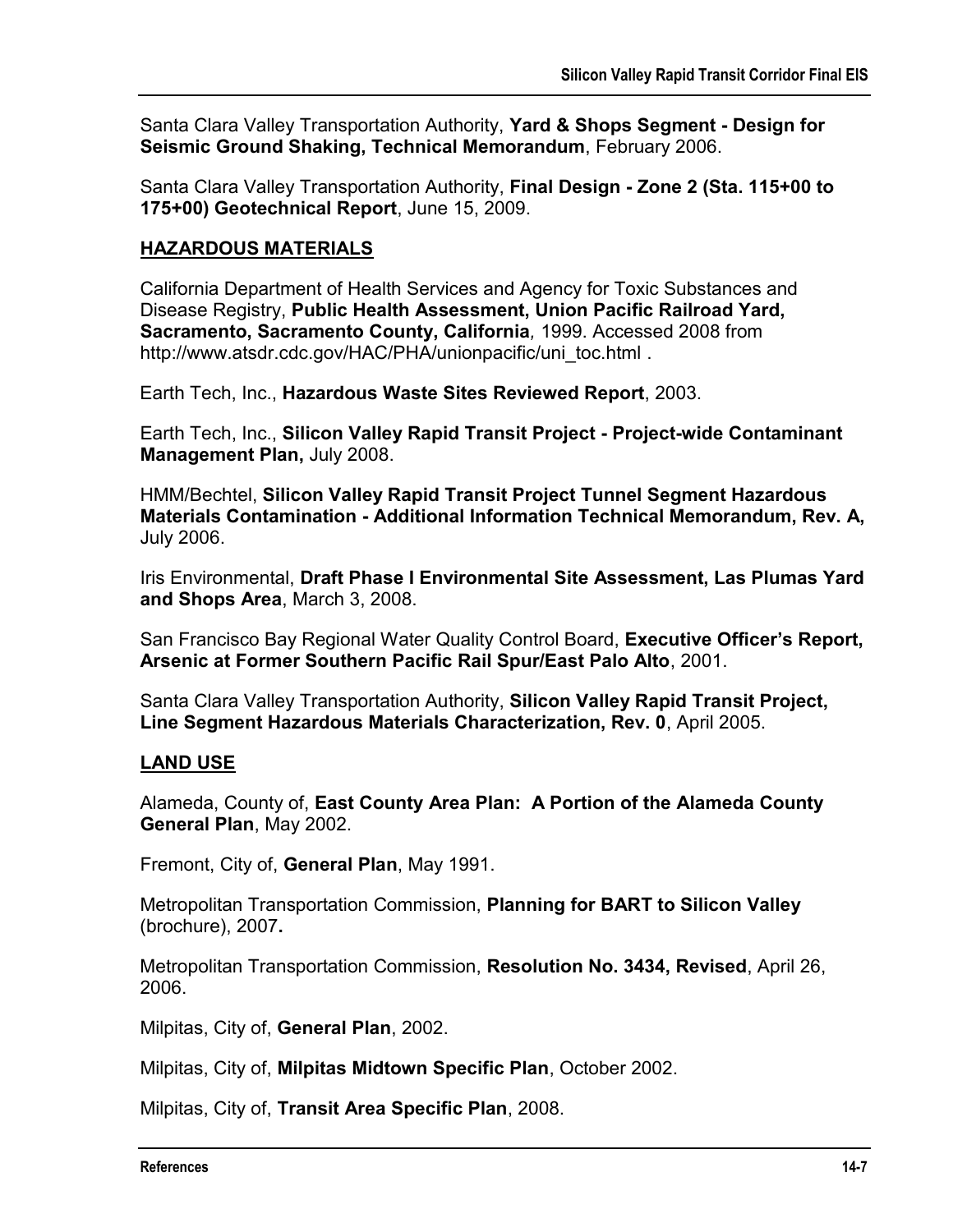San Francisco Bay Area Rapid Transit, **BART System Expansion Policy**, 1999.

San Jose, City of, **Burbank/Del Monte Neighborhood Improvement Plan**, May 2002.

San Jose, City of, **Delmas Park Neighborhood Improvement Plan**, April 2002.

San Jose, City of, **Diridon/Arena Strategic Development Plan**, 2003.

San Jose, City of, **Downtown Streetscape Master Plan**, September 2003.

San Jose, City of, **Five Wounds/Brookwood Terrace Neighborhood Improvement Plan**, June 2002.

San Jose, City of, **Focus on the Future San Jose - General Plan 2020**, August 1994.

San Jose, City of, **North San Jose Urban Design Guidelines** (Draft), September 2008. Available at [http://www.sjredevelopment.org/publications.htm;](http://www.sjredevelopment.org/publications.htm) last accessed July 17, 2009.

San Jose, City of, **Market-Almaden Street Neighborhood Improvement Plan**, September 2002.

San Jose, City of, **Midtown Specific Plan**, September 2002.

San Jose, City of, **Strategy 2000 The Greater Downtown San Jose Strategy for Development**, February 2001.

San Jose, City of, **Thirteenth Street Neighborhood Improvement Plan**, April 2002.

San Jose, City of, **University Neighborhood Revitalization Plan**, June 2002.

Santa Clara, City of, **General Plan 2000-2010**, 2002.

Santa Clara, City of, **Santa Clara Transit Area Concept Plan**, October 2002.

Santa Clara, County of, **General Plan – Charting a Course for Santa Clara County's Future: 1995-2010**, December 1994.

Santa Clara Valley Transportation Authority, **Silicon Valley Rapid Transit Corridor Project Land Use Report for the Federal Transit Administration New Starts Process**, August 2003.

#### **NOISE & VIBRATION**

ATS Consulting, **Noise and Vibration Study Yard and Shops Segment**, March 31, 2006.

ATS Consulting, **Station Noise Mitigation and Acoustical Treatment Study**, January 28, 2005.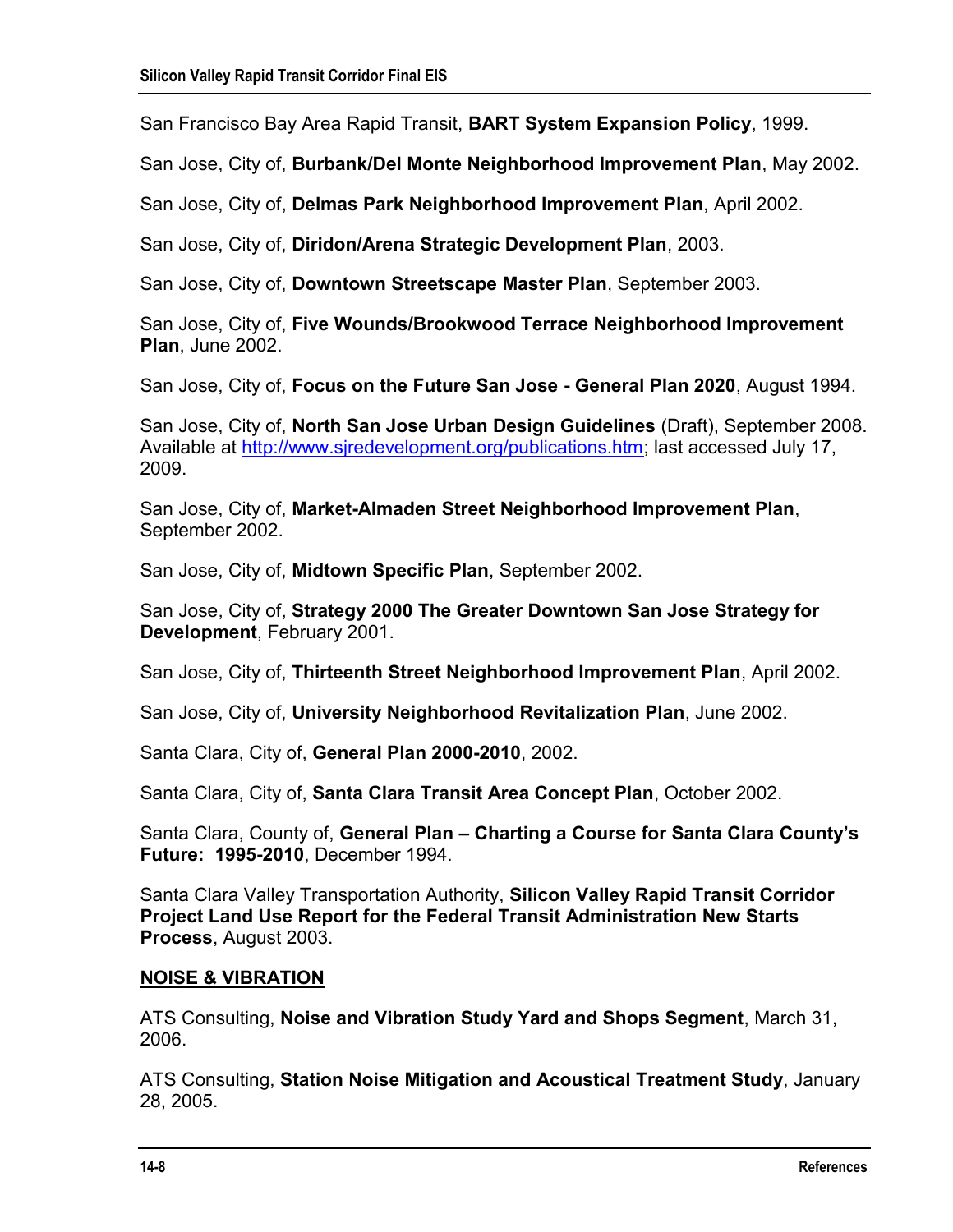ATS Consulting, **Update, Acoustical Design Considerations for the SVRT Stations**, October 20, 2006a.

ATS Consulting, **Update, Noise and Vibration Study for SVRT Yard and Shops, Rev. 0,** March 31, 2006,

California Department of Transportation, **Traffic Noise Analysis Protocol**, October 1998.

Harris Miller Miller & Hanson, Inc., **Noise and Vibration Technical Report**, 2003.

Harris Miller Miller & Hanson, Inc., **Peer Review of TDA Vibration Tests at VTA**, May 26, 2009.

HMM/Bechtel and Shor Acoustical Consultants, **Tunnel Segment Construction Noise and Vibration Study**, December 2005.

HNTB Companies, Wilson Ihrig & Associates, Inc, and Shor Acoustical Consultants, Silicon Valley Rapid Transit Project, **Noise Study, Yard and Shops,** December 2007.

United States Department of Transportation, Federal Transit Administration, **Transit Noise and Vibration Impact Assessment (FTA Report DOT-T-95-16)**, April 1995.

Wilson Ihrig & Associates, Inc., **Evaluation of Tire Derived Aggregate as Installed Beneath Ballast and the Tie Light Rail Track**, June, 2009.

Wilson Ihrig & Associates, Inc., **Memorandum, Final Wayside Noise and Groundbourne Vibration Analysis for retained Cut Intermediate Option,** March 25, 2008.

Wilson Ihrig & Associates, Inc., **Memorandum, SVRT Northern Area Guideway - Wayside Noise Analysis on Moderate Impacts,** October 10, 2008d.

Wilson Ihrig & Associates, Inc., **Memorandum, SVRT RDEIS – Transit Bus Noise Impact – Berryessa Station,** December 18, 2009.

Wilson Ihrig & Associates, Inc., **Memorandum, Terrace Gardens Senior Housing – Vibration Impacts,** August 6, 2009.

Wilson Ihrig & Associates, Inc., **Noise Impact Evaluation for BART Train Operations on SVRT Project North of I-880**, May, 2007.

Wilson Ihrig & Associates, Inc., **Silicon Valley Rapid Transit Project, Central Area Guideway Groundborne Noise and Vibration Report,** January 2008c.

Wilson Ihrig & Associates, Inc., **Silicon Valley Rapid Transit Project Central Area Guideway Groundborne Noise and Vibration Report Coyote Creek Options**, December 2008.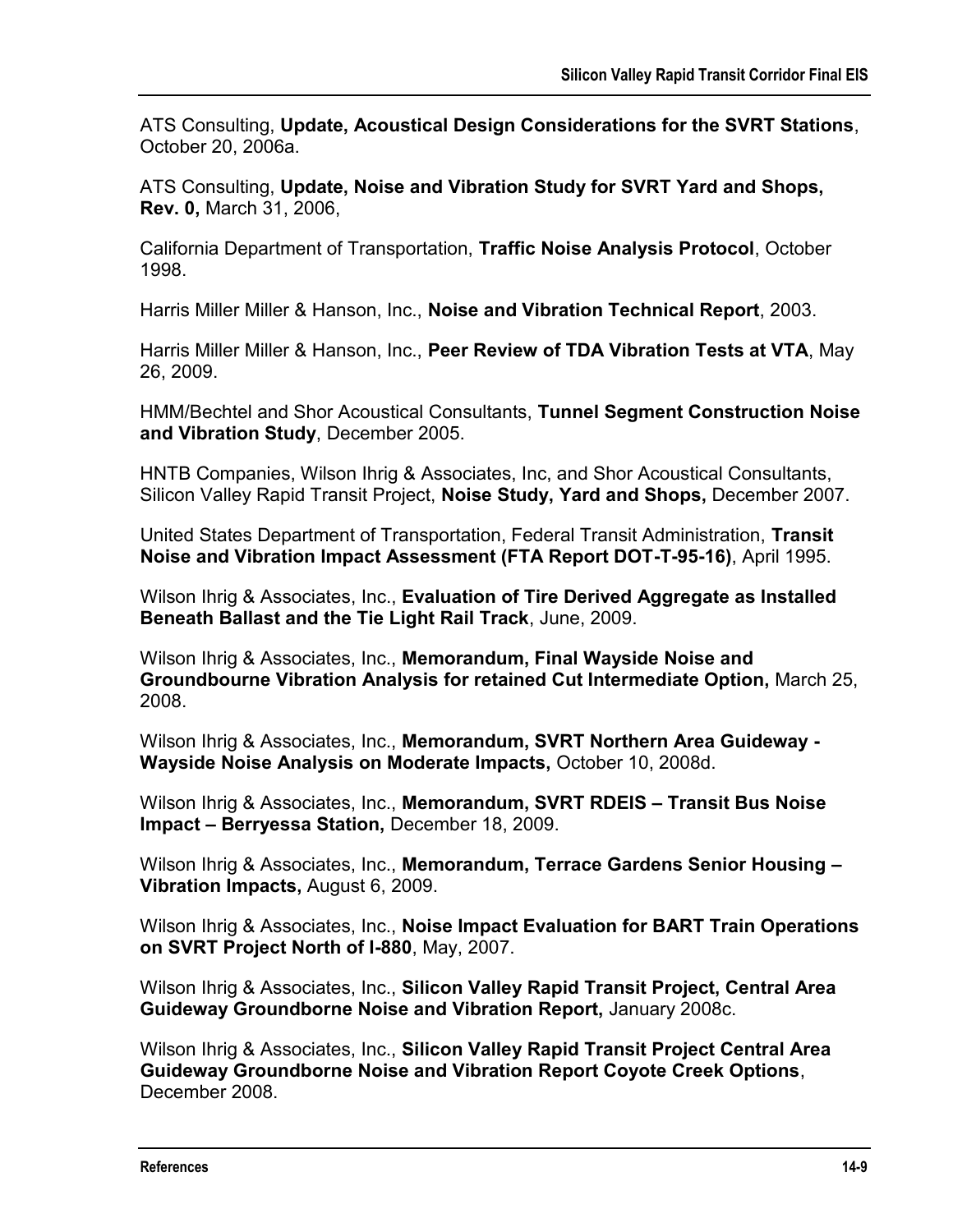Wilson Ihrig & Associates Inc., **Silicon Valley Rapid Transit Project Line Segment Wayside Noise Report**, December 2006a.

Wilson Ihrig & Associates Inc., **Silicon Valley Rapid Transit Project Line Segment Groundborne Vibration Report**, December 2006b.

Wilson Ihrig & Associates Inc., **Silicon Valley Rapid Transit Project Northern Area Berryessa Extension Project Alignment Options Noise and Vibration Report,**  February 2008a.

Wilson Ihrig & Associates Inc., **Silicon Valley Rapid Transit Project Tunnel Segment Groundborne Noise and Vibration Report**, December 2006c.

Wilson Ihrig & Associates Inc., **SVRT RDEIS/SDEIR Ancillary Facilities Noise Analysis – Downtown Facilities Revised**, November 2006d.

Wilson Ihrig & Associates Inc., Richard Carman, Principal, personal communication on October 27, 2008 and October 28, 2008.

## **RELATED PROJECTS**

San Francisco Bay Area Rapid Transit, **BART Warm Springs Extension Final Environmental Impact Report**, 2003.

Santa Clara Valley Transportation Authority, **Addendum No. 3 to the Freight Railroad Relocation and Lower Berryessa Creek Project.** February 2009.

Santa Clara Valley Transportation Authority, **Addendum No. 2 to the Freight Railroad Relocation and Lower Berryessa Creek Project.** August 2008.

Santa Clara Valley Transportation Authority, **Addendum to the Freight Railroad Relocation and Lower Berryessa Creek Project.** March 2008.

Santa Clara Valley Transportation Authority, **BART Extension to Milpitas, San Jose, and Santa Clara, Environmental Scoping Report**, May 2002.

Santa Clara Valley Transportation Authority, **BART Extension to Milpitas, San Jose, and Santa Clara, Scoping Report for the Draft Environmental Impact Statement,**  March 2008.

Santa Clara Valley Transportation Authority, **BART Extension to Milpitas, San Jose, and Santa Clara, Supplemental Environmental Scoping Report**, March 2003.

Santa Clara Valley Transportation Authority, **Freight Railroad Relocation and Lower Berryessa Creek Project Initial Study with Mitigated Negative Declaration**, September 2007.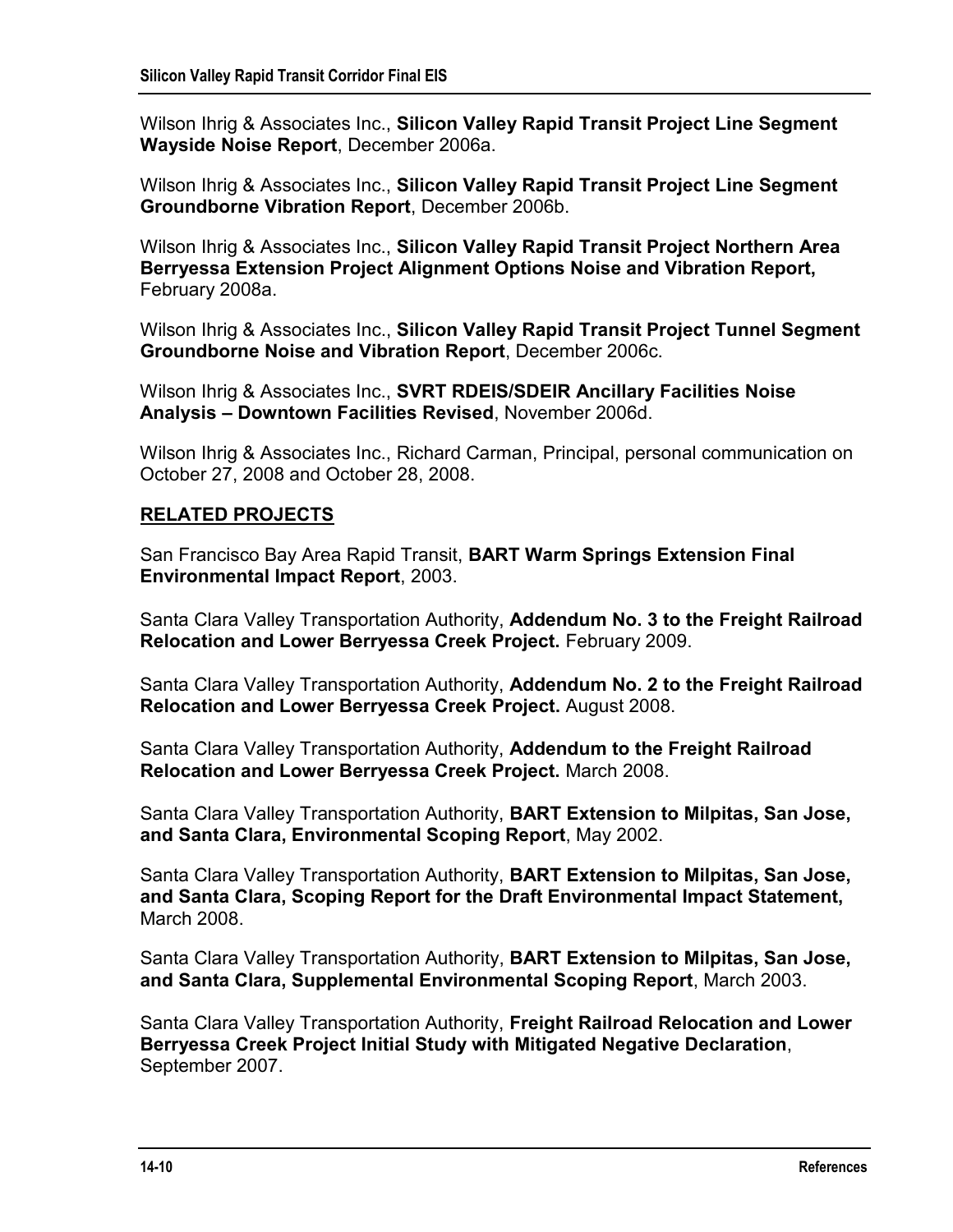Santa Clara Valley Transportation Authority, **Major Investment Study/Alternatives Analysis**, November 2001.

Santa Clara Valley Transportation Authority, **Santa Clara – Alum Rock Transit Improvement Project Final Environmental Impact Report,** November 2008.

Santa Clara Valley Transportation Authority, **Silicon Valley Rapid Transit Corridor BART Extension to Milpitas, San Jose, and Santa Clara – Draft Supplemental Environmental Impact Report**, January 2007.

Santa Clara Valley Transportation Authority, **Silicon Valley Rapid Transit Corridor, BART Extension to Milpitas, San Jose, and Santa Clara – Final Environmental Impact Report**, November 2004.

Santa Clara Valley Transportation Authority, **Silicon Valley Rapid Transit Corridor, BART Extension to Milpitas, San Jose, and Santa Clara, Final Supplemental Environmental Impact Report,** May 2007.

Santa Clara Valley Transportation Authority, **Silicon Valley Rapid Transit Corridor BART Extension to Milpitas, San Jose, and Santa Clara, Policy Advisory Board Meeting Agenda**, April 25, 2007.

Santa Clara Valley Transportation Authority, **Silicon Valley Rapid Transit Corridor – Scoping Report for the Supplemental Environmental Impact Report**, November 2006.

Santa Clara Valley Transportation Authority, **Silicon Valley Rapid Transit Corridor, Silicon Valley Rapid Transit Project – Final Coordination Plan**, December 2007.

United States Department of Transportation, Federal Transit Administration and the Santa Clara Valley Transportation Authority, **Silicon Valley Rapid Transit Corridor BART Extension to Milpitas, San Jose, and Santa Clara Draft Environmental Impact Statement/Environmental Impact Report & Draft 4(f) Evaluation**, March 2004.

United States Department of Transportation, Federal Transit Administration, City and County of San Francisco, Peninsula Corridor Joint Powers Board, and San Francisco Redevelopment Agency, **Final Environmental Impact Statement/Draft Environmental Impact Report and Draft Section 4(f) Evaluation for the Transbay Terminal/Caltrain Downtown Extension/Redevelopment Project**, 2004.

United States Department of Transportation, Federal Transit Administration, and San Francisco Bay Area Rapid Transit, **Final Environmental Impact Statement and 4(f)/6(f) Evaluation BART Warm Springs Extension**, 2006.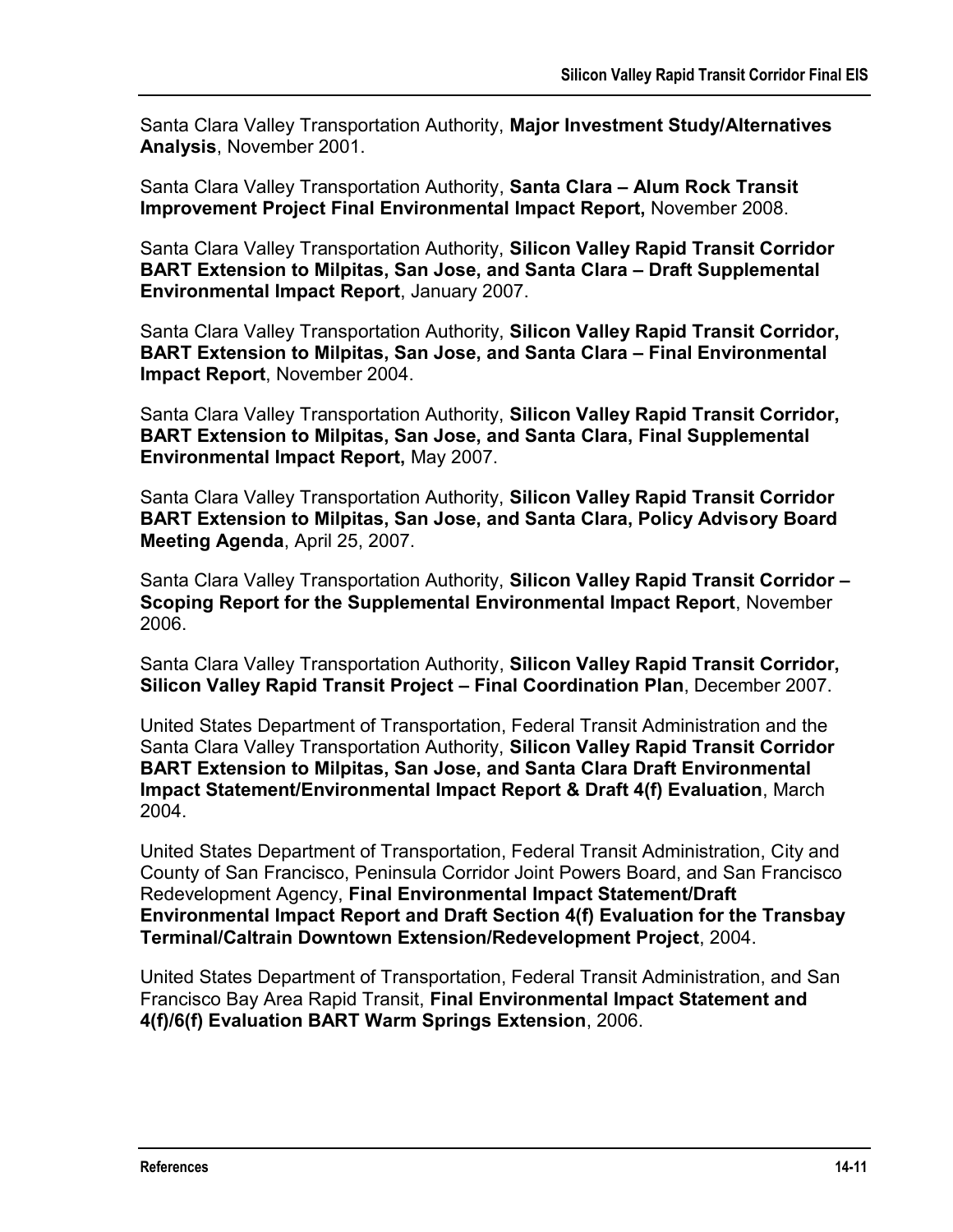#### **SAN FRANCISCO BAY AREA RAPID TRANSIT (BART) STUDIES**

San Francisco Bay Area Rapid Transit, **BART Access Management and Improvement Policy Framework**, May 2000.

San Francisco Bay Area Rapid Transit, **BART Extensions Program System Design Criteria**, 1992.

San Francisco Bay Area Rapid Transit, **BART Parking Management Toolkit: Strategies for Action in BART Station Areas**, October 2000.

San Francisco Bay Area Rapid Transit, **BART Station Profile Study**, 1999.

San Francisco Bay Area Rapid Transit, **BART Strategic Plan: A New Era of Partnership**, 2003.

San Francisco Bay Area Rapid Transit, **BART System Expansion Policy and Criteria**, December 2002.

San Francisco Bay Area Rapid Transit, **BART System Safety Program Plan**, October 2002.

San Francisco Bay Area Rapid Transit, **BART Transit-Oriented Development Policy**, July 2005.

#### **SOCIOECONOMICS**

Association of Bay Area Governments, **Forecasts for the San Francisco Bay Area to the Year 2025; Population Housing, Job and Age Projections**, 2007.

Association of Bay Area Governments, **Smart Growth Strategy/Regional Livability Footprint Project Final Report**, October 2002.

Colliers International, **2008 Silicon Valley Third Quarter Market Statistics**, 2008.

Federal Executive Order 12898, Federal Actions to Address Environmental Justice in Minority **Populations and Low-Income Populations**, February 1994.

Santa Clara Valley Transportation Authority, **Business Relocation Benefits**, August 2006.

Santa Clara Valley Transportation Authority, **Residential Relocation Benefits**, August 2006.

Santa Clara Valley Transportation Authority, **Your Property, Your Transportation Project**, December 2006.

United States Census Bureau, **Decennial Census**, 2000.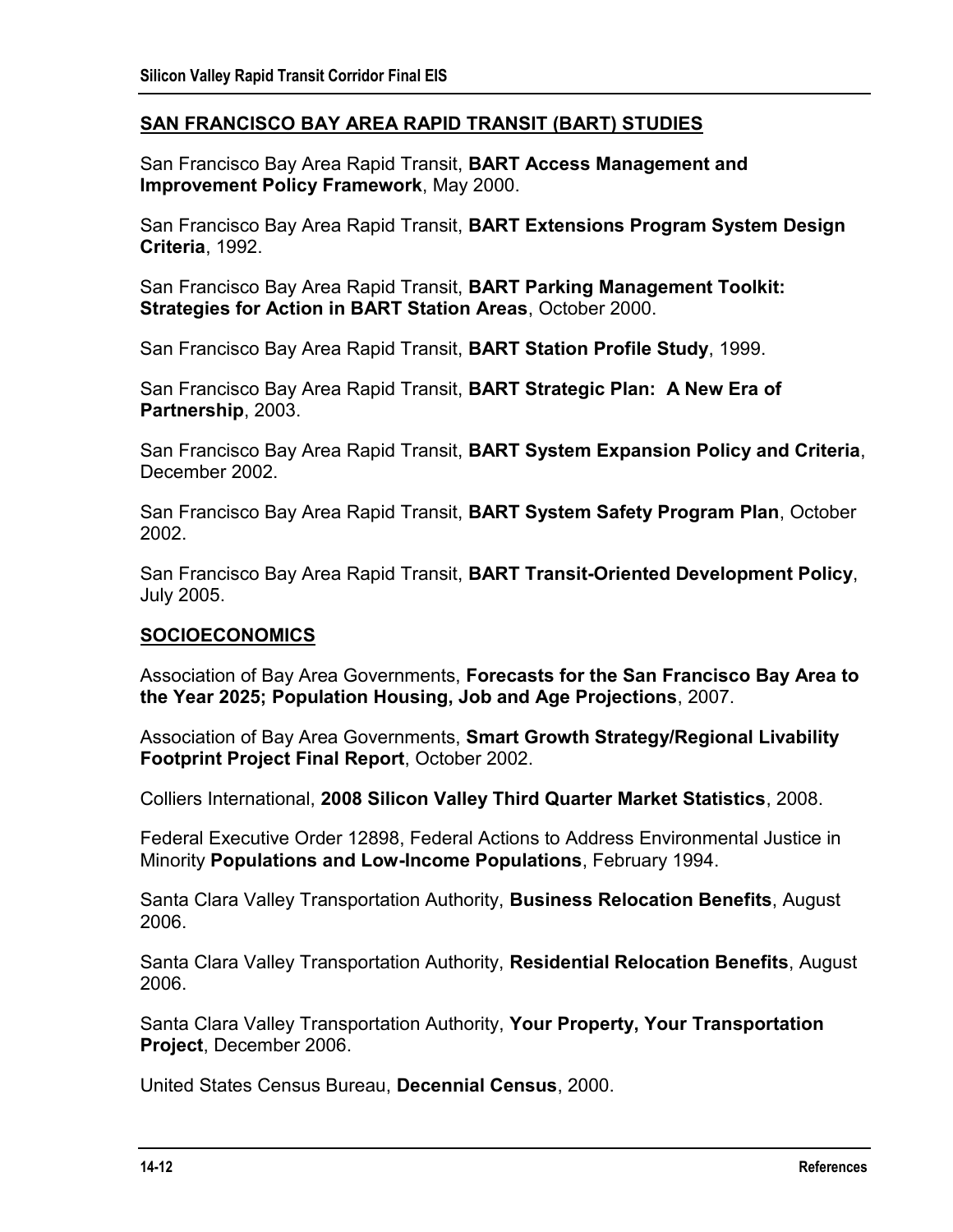#### **TRANSPORTATION**

Alameda, County of, **2000 Alameda County Measure B**, April 2003.

Hexagon Transportation Consultants, Inc., **Berryessa SVRT Station Site Traffic Operations Analysis,** August 3. 2009.

Hexagon Transportation Consultants, Inc., **Milpitas BART Stations Transportation Impact Analysis,** December 23, 2008.

Hexagon Transportation Consultants, Inc., **San Jose BART Stations Transportation Impact Analysis,** December 23, 2008.

Hexagon Transportation Consultants, Inc., **Santa Clara BART Stations Transportation Impact Analysis,** December 23, 2008.

Hexagon Transportation Consultants, Inc., **Parking Survey for Diridon Station area for the SVRT Project**, January 28, 2008.

Hexagon Transportation Consultants, Inc., **Traffic Analysis of the Proposed Newhall and Las Plumas BART Maintenance Yards**, February 7, 2008.

Hexagon Transportation Consultants, Inc., **Travel Demand Modeling Methodology Report**, June 2003.

Kimley-Horn and Associates, Inc., Richard Wilson, Ph.D, AICP, Bottomley Planning & Design, **Silicon Valley Rapid Transit (SVRT) - A Toolkit for Assessing SVRT Station Parking Supply**, January 14, 2008.

Metropolitan Transportation Commission, **2004 Regional Transportation Plan for the San Francisco Bay Area**, November 2004.

Metropolitan Transportation Commission, **Transportation 2030 Plan**, February 2005.

Santa Clara, County of, **1996 Santa Clara County Measure B Program**, November 1996.

Santa Clara Valley Transportation Authority, **2006 Monitoring and Conformance Report**, April 2008.

Santa Clara Valley Transportation Authority, **BART Core System Parking Analysis Technical Working Paper**, May 2003, revised October 2004.

Santa Clara Valley Transportation Authority, **Community Design and Transportation Manual**, 2003.

Santa Clara Valley Transportation Authority, **Santa Clara Countywide Bicycle Plan 2008**, August 2008.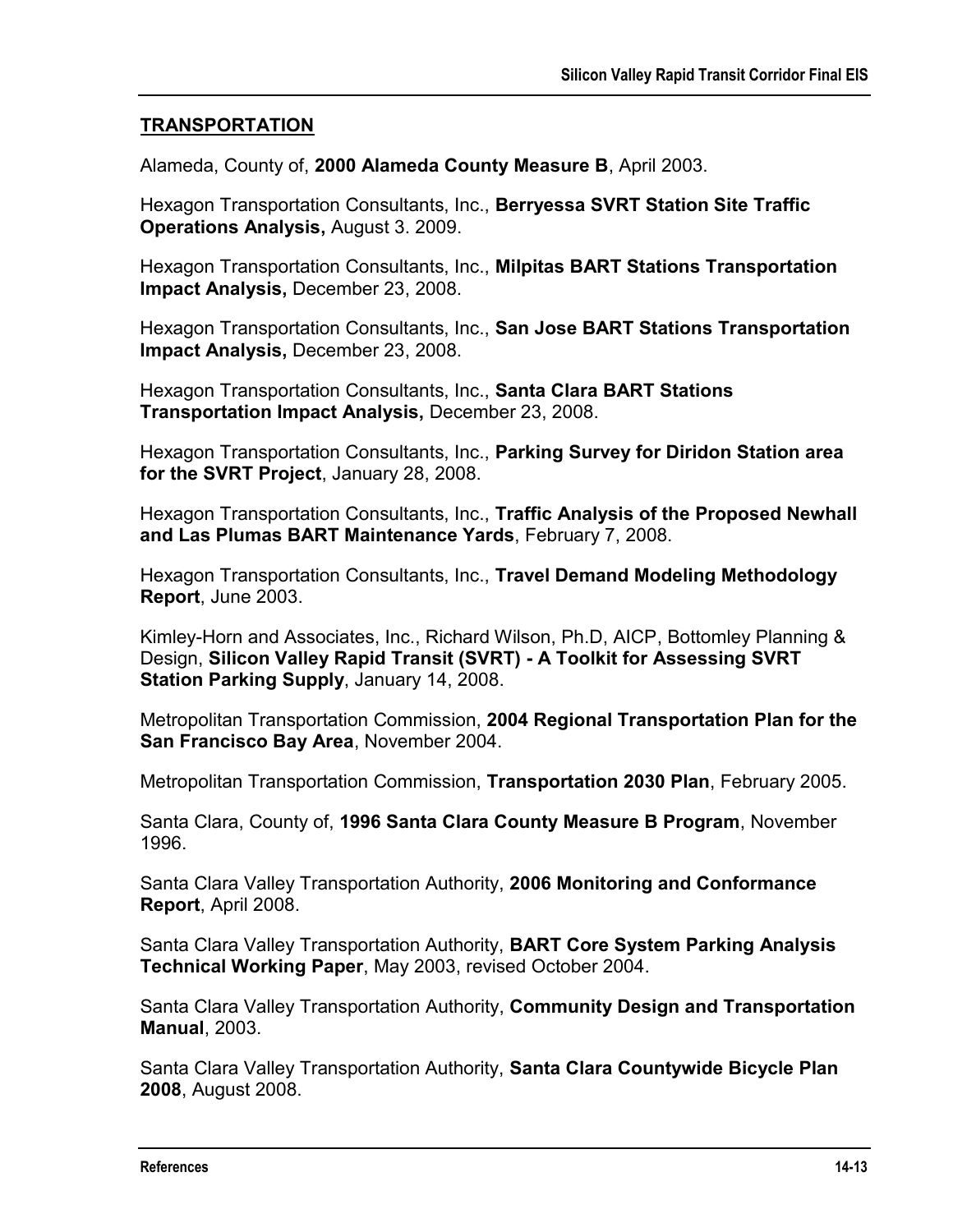Santa Clara Valley Transportation Authority, **Transportation Impact Analysis Guidelines**, March 2004.

Santa Clara Valley Transportation Authority, **Traffic Level of Service Analysis Guidelines**, June 2003.

Santa Clara Valley Transportation Authority, **Valley Transportation Plan 2030**, February 2005.

Santa Clara Valley Transportation Authority, **Valley Transportation Plan 2035**, January 2009.

Santa Clara Valley Transportation Authority, **VTA Measure A**, 2000.

Transportation Research Board, **Highway Capacity Manual**, 2000.

## **UTILITIES**

EarthTech, Inc., **Silicon Valley Rapid Transit Project - Stations – (Northern, Central & Western Areas) Utility Conflict Identification and Relocation Study, Rev. 1,** July 31, 2008.

HMM/Bechtel SVRT, a Joint Venture, **Silicon Valley Rapid Transit Project – Tunnel Segment Utility Relocation Report, Rev. A,** December 1, 2005.

HNTB Corporation, **SVRT Project Line Segment Utility Relocation Study Report, Rev. A, Draft,** September 2004.

Transmetrics, Inc., **Silicon Valley Rapid Transit Project Utility Relocation Study Yard & Shops Segment Draft, Rev. B,** January 17, 2006.

## **VISUAL QUALITY & AESTHETICS**

United States Department of Transportation, Federal Highway Administration, Office of Environmental Policy, **Environmental Impact Statement, Visual Impact Discussion Report**, (undated).

## **WATER QUALITY**

California State Water Resources Control Board, **List of Water Quality Limited Segments**, 2006.

Earth Tech, Inc., **Silicon Valley Rapid Transit Corridor Location Hydraulics Study Technical Report**, August 2003.

HMH Engineers and HNTB Corporation, **Silicon Valley Rapid Transit Project Hydrology Study – Yard and Shops**, November 2005.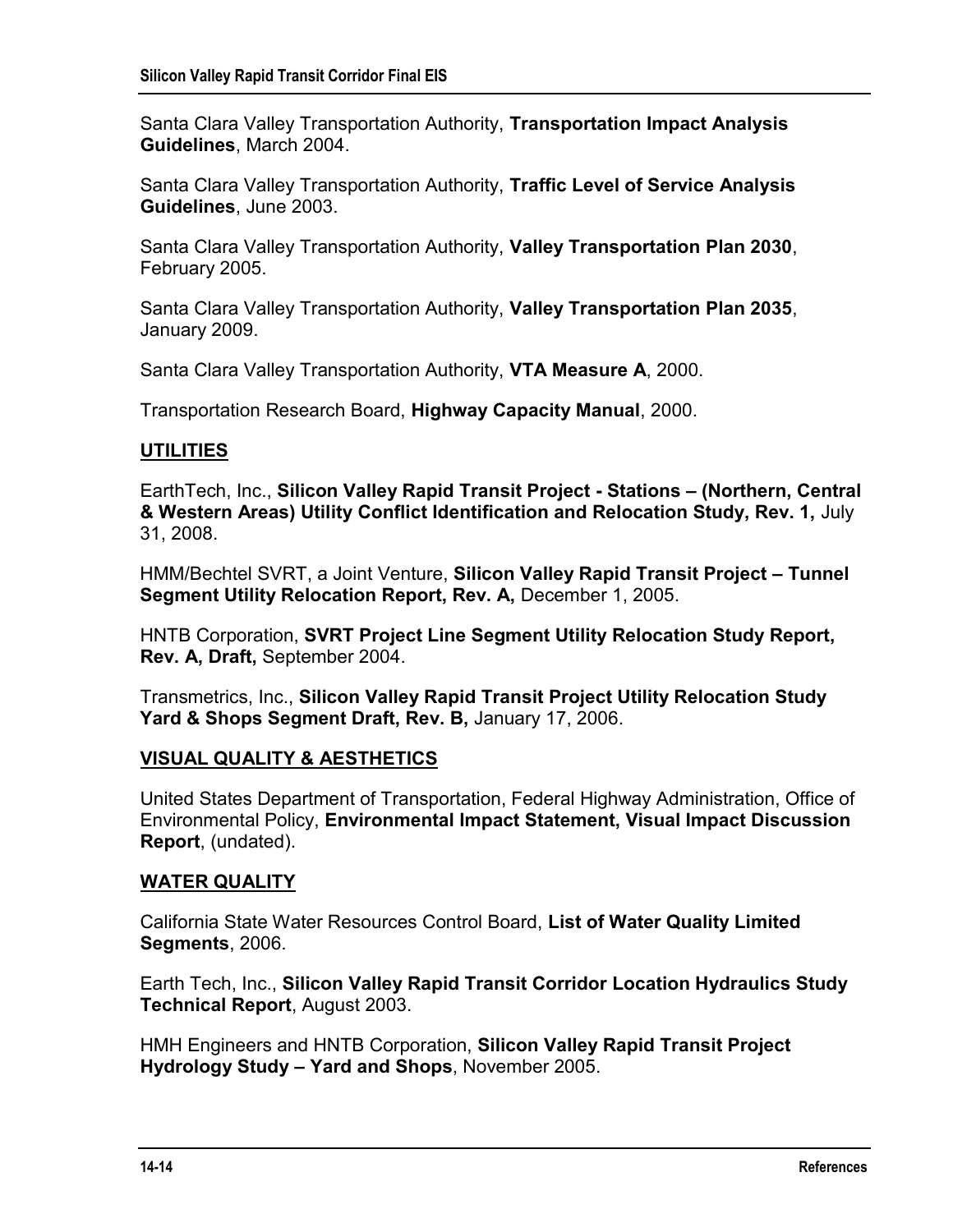HNTB Corporation and Earth Tech, Inc., **Hydrologic and Hydraulic Analysis for Wayside (Critical) Facilities, Alameda and Santa Clara Counties**, December 2005.

HNTB Corporation and Earth Tech, Inc., **Silicon Valley Rapid Transit Project Line Segment Technical Report – Hydrologic and Hydraulic Analysis, Alameda County, Volumes I and II**, 2005.

HNTB Corporation and Earth Tech, Inc., **Silicon Valley Rapid Transit Project Line Segment Technical Report – Hydrologic and Hydraulic Analysis, Santa Clara County, Volumes I and II**, 2005.

San Francisco Bay Regional Water Quality Control Board, **A Comprehensive Groundwater Protection Evaluation for South San Francisco Bay Basins**, 2003.

Santa Clara Basin Watershed Management Initiative, **Watershed Characteristic Report – Volume One**, 2001 (revised 2003). Accessed 2008 from: http://www.valleywater.org/ WMI/Related report/Wcr2003r.cfm .

Santa Clara Valley Water District, **Fact Sheets on Berryessa Creek Levees Project, ACOE's Berryessa Creek Project, ACOE's Upper Penitencia Creek Project, and Lower Silver Creek Project between Coyote Creek and Interstate 680**, 2002.

Schaff and Wheeler Consulting Civil Engineers, **Hydrology and Hydraulics Investigation, Scott Creek Watershed**, March 1988.

Schaff and Wheeler Consulting Civil Engineers, **Wrigley and Ford Creeks in Milpitas – VTA Project Impacts and Ford Capacity Analysis**, December 2007.

#### **Response to Comments**

City Council of the City of San Jose, **Resolution No. 72765.1**, June 21, 2005.

HNTB Corporation Engineers, Architects, Planners, **Reference Drawing**, May 19, 2009.

Leyla Hedayat, Kimley-Horn, personal communication on May 22, 2009.

Nelson/Nygaard Consulting Associates, **San Francisco Bay Area Rapid Transit District BART Actions to Reduce Greenhouse Gas Emissions: A Cost-Effectiveness Analysis**, December 2008.

PGH Wong Engineering, Inc. and PB Americas, Inc., **Project-Wide Systems Design: Site Boundary Plan**, December 17, 2008.

VTA, **VTA's BART to Silicon Valley Extension Project Day After Report**, May 6, 2009.

WilburSmith Associates, **Economic Impact Analysis of the SVRT BART Extension: Executive Summary**, September 2008.